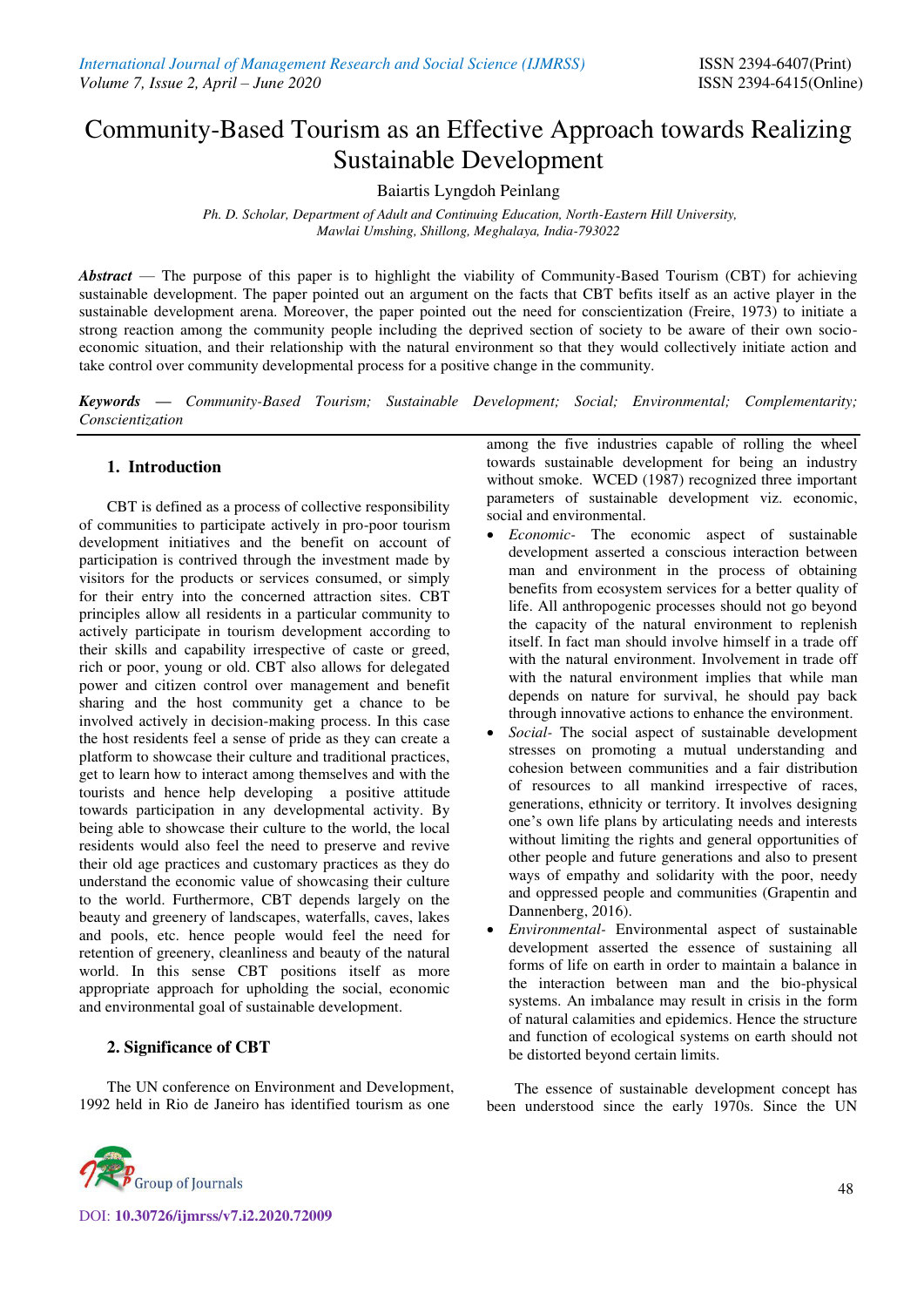conference on Environment and Development, 1992, frameworks and strategies had been adopted to prevent climate change, desertification and to conserve biodiversity. Many countries of the world have come to the realization of the immediate need to formulate environmental policies in order to reduce the chance of environmental crisis. However, at times the actual implementation of environmental polices led to termination of people's means of earning their livelihood and hence social and economic sustainable development objectives are not fully realized. It is necessary that alternative approaches to earning livelihood must be evolved if the old practices have to be curbed for the sake of preventing ecological crisis.

On the basis of the above argument, the present study proposes CBT as one of the plausible alternative approaches in order to achieve the objective of sustainable development in its full sense. CBT not help to understand the value of environmental conservation but it also create job opportunities to help raising the income of the people, help raising the quality of life, promote community pride, foster cultural exchange, embed development in local culture, enables participation of local people in the process of development and ensure rights in natural resource management (CREST, 2012). In CBT development, the natural environment is the direct provider of raw material for use as tourism products. For instance, the serene landscapes, caves, pristine waterfalls, natural lakes and pools, flora and fauna of a place are elements of attraction for tourists and hence these are used directly as products for sightseeing, caving, trekking water sports, etc. Hence it is quite pertinent that host communities would understand the economic value of these attractions and their preservation would bring economic benefit in the long run. Therefore, the utility of CBT in ecosystem preservation is more feasible compared to other approaches for bringing long term economic development. Moreover, CBT principles bring forth a sense of complementarity among all human and non-human forms in such a way that each human being would complement other human beings and non-human forms with his/her own capacities to produce a richer, creative, and developmental whole-not as a "dominant" species but as a supportive one (Bookchin, 1921).

#### **3. An approach to sustainable CBT**

Gibson (1996) stated that the challenges faced by communities came up as a result of depletion of economic, social and environmental resources which are interconnected. He further stated that social problems like child abuse, diseases, accidents, destruction of natural resources, lack of good jobs, poverty, etc. cannot be solved unless the way of taking action is changed from being symptomatic to being systemic. Sustainable development



recognizes the concept of creating a future in which human society and nature can co-exist with mutual benefit and in which the suffering caused by poverty and natural resource abuse is eliminated (Gibson in Flint, 2013).

The challenges on account of climate change, poverty and resource depletion have further underlined the importance of balancing economic development and natural resource conservation. If poor rural people are to overcome poverty, they must have the opportunity to build the assets, knowledge, skills and confidence they need to pursue their own economic agenda better. Moreover, to address rural poverty, one must realize the potential linkages between poverty and natural resources and that the rural poor should have improved and more equitable access to those resources. It is only when one feels that the natural resources available around him are his own that one begins to develop a sense of stewardship or caring towards those resources and eventually to develop an efficient sustainable management system of the resource base. Individually, poor rural people might remain marginalized but by building their own collective organizations they can better manage assets, negotiate with market intermediaries, and access economic opportunities, service providers and government officials(IFAD, 2006; Lee and Neves, 2009).Here we realize the essence of community collective action or community participation in sustainable development. Any approach of improving rural livelihood requires community participation which is widely recognized as a basic operational principle of rural development. In the context of Adult and Continuing Education in India, the first and foremost approach is *conscientization* (Freire, 1973)i.e., to make the people aware of their own situation in the society and environment through reflection and action, through local participation and mutual understanding and shared experience and through a strong dialogic action challenges mediating social realities by posing them as problems that can be analysed seriously by those who have direct experience of them. Perhaps *conscientization* consequently provokes the community to take action with a sense of community participation to fight against poverty and ignorance by positioning themselves at the topmost rung in the ladder of community participation, i.e. by gaining delegated power and citizen control (Zhang, 2010) over the process of development.

## **4. Conclusion**

In view of the above arguments and facts, it can be concluded that CBT is such a befitting alternative approach to help poor communities to achieve sustainable development as it is pro-poor and requires collective or community active participation in order to achieve the goal of a long term economic gain and strong social cohesion. It